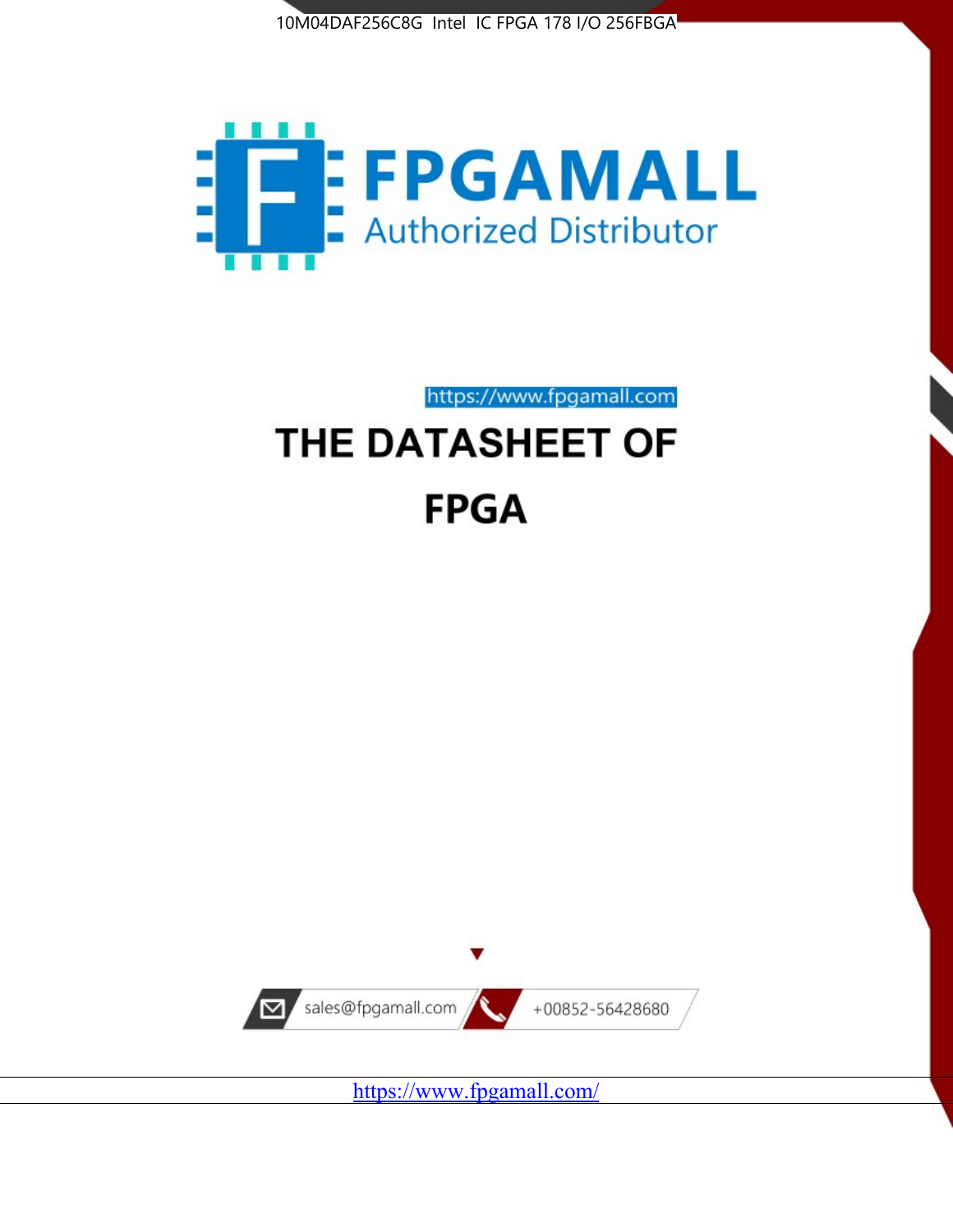10M04DAF256C8G Intel IC FPGA 178 I/O 256FBGA



# **Intel® MAX® 10 FPGA Device Overview**



**M10-OVERVIEW | 2017.12.15** Latest document on the web: **[PDF](https://www.altera.com/en_US/pdfs/literature/hb/max-10/m10_overview.pdf)** | **[HTML](https://www.altera.com/documentation/myt1396938463674.html)**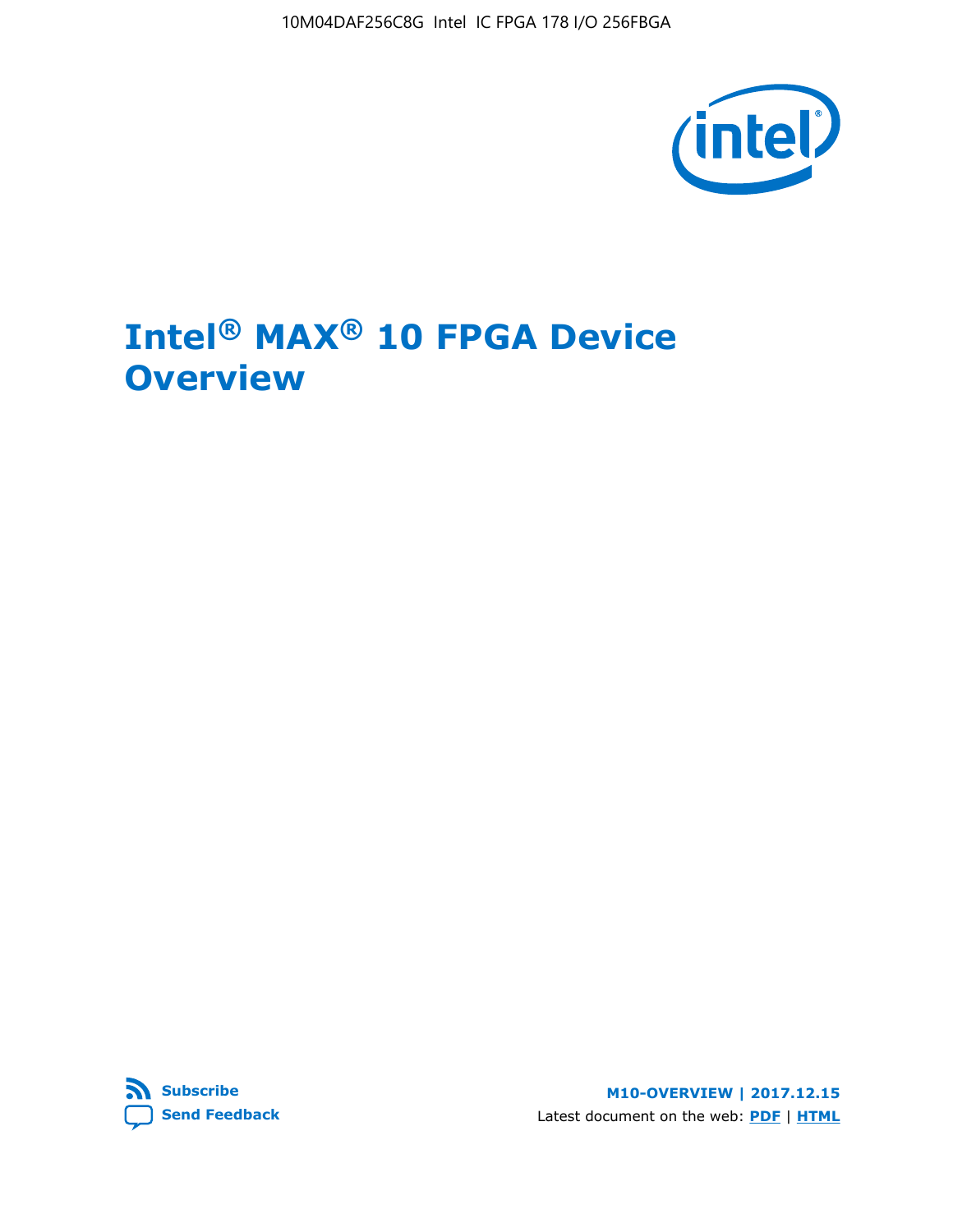

*Contents*

# **Contents**

| Intel® MAX® 10 FPGA Device Overview……………………………………………………………………………3  |  |
|--------------------------------------------------------------------|--|
|                                                                    |  |
|                                                                    |  |
|                                                                    |  |
|                                                                    |  |
|                                                                    |  |
|                                                                    |  |
|                                                                    |  |
|                                                                    |  |
|                                                                    |  |
|                                                                    |  |
|                                                                    |  |
|                                                                    |  |
|                                                                    |  |
|                                                                    |  |
|                                                                    |  |
|                                                                    |  |
|                                                                    |  |
|                                                                    |  |
|                                                                    |  |
| Document Revision History for Intel MAX 10 FPGA Device Overview 13 |  |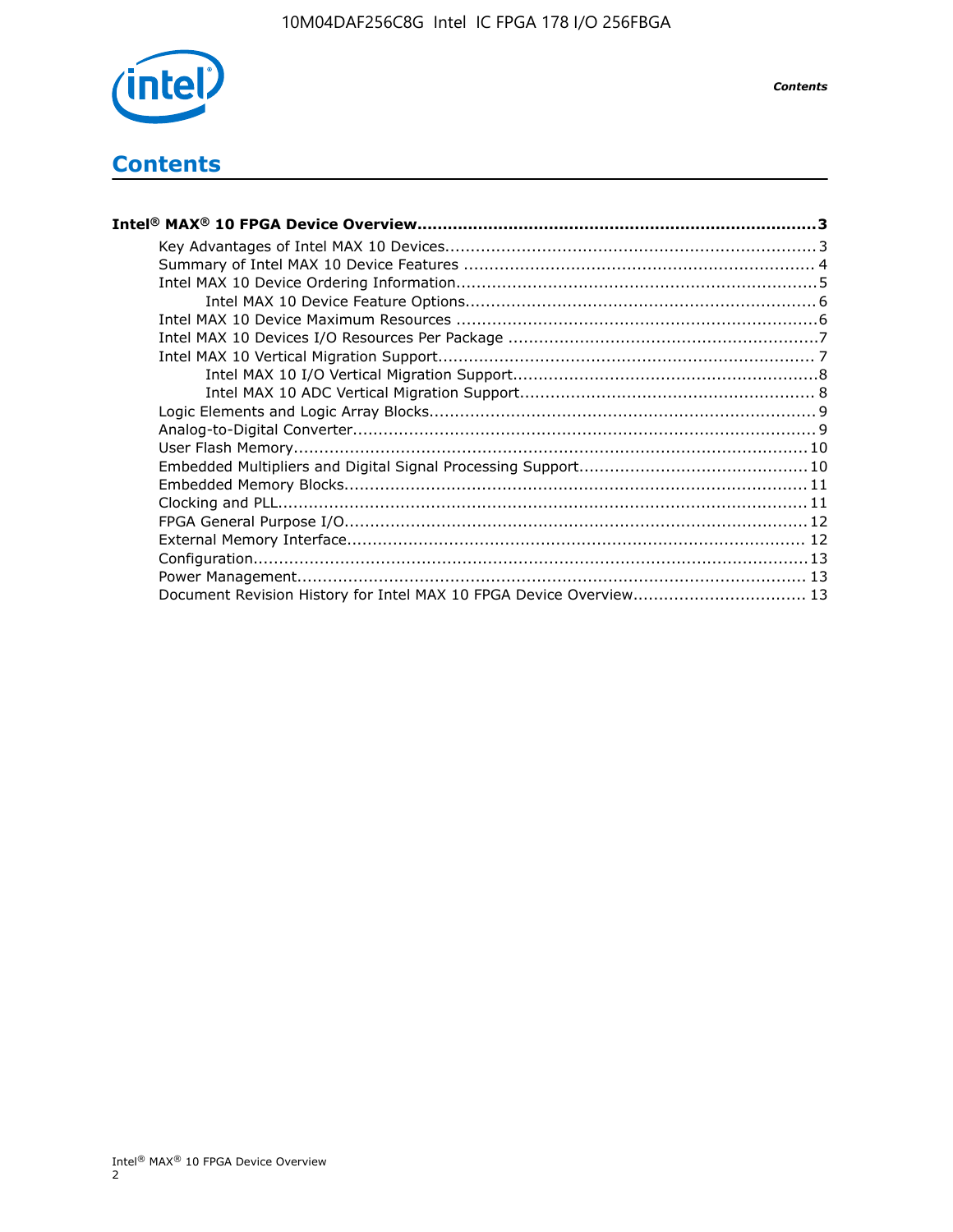

# **Intel® MAX® 10 FPGA Device Overview**

Intel<sup>®</sup> MAX<sup>®</sup> 10 devices are single-chip, non-volatile low-cost programmable logic devices (PLDs) to integrate the optimal set of system components.

The highlights of the Intel MAX 10 devices include:

- Internally stored dual configuration flash
- User flash memory
- Instant on support
- Integrated analog-to-digital converters (ADCs)
- Single-chip Nios II soft core processor support

Intel MAX 10 devices are the ideal solution for system management, I/O expansion, communication control planes, industrial, automotive, and consumer applications.

#### **Related Links**

[Intel MAX 10 FPGA Device Datasheet](https://www.altera.com/documentation/mcn1397700832153.html#mcn1397643748870)

## **Key Advantages of Intel MAX 10 Devices**

#### **Table 1. Key Advantages of Intel MAX 10 Devices**

| <b>Advantage</b>               | <b>Supporting Feature</b>                                                                                                                                                                                  |  |  |  |
|--------------------------------|------------------------------------------------------------------------------------------------------------------------------------------------------------------------------------------------------------|--|--|--|
| Simple and fast configuration  | Secure on-die flash memory enables device configuration in less than 10 ms                                                                                                                                 |  |  |  |
| Flexibility and integration    | Single device integrating PLD logic, RAM, flash memory, digital signal<br>processing (DSP), ADC, phase-locked loop (PLL), and I/Os<br>Small packages available from 3 mm $\times$ 3 mm                     |  |  |  |
| Low power                      | Sleep mode—significant standby power reduction and resumption in less than<br>$1 \text{ ms}$<br>Longer battery life-resumption from full power-off in less than 10 ms                                      |  |  |  |
| 20-year-estimated life cycle   | Built on TSMC's 55 nm embedded flash process technology                                                                                                                                                    |  |  |  |
| High productivity design tools | Intel Quartus <sup>®</sup> Prime Lite edition (no cost license)<br>Platform Designer (Standard) system integration tool<br>DSP Builder for Intel FPGAs<br>Nios <sup>®</sup> II Embedded Design Suite (EDS) |  |  |  |

Intel Corporation. All rights reserved. Intel, the Intel logo, Altera, Arria, Cyclone, Enpirion, MAX, Nios, Quartus and Stratix words and logos are trademarks of Intel Corporation or its subsidiaries in the U.S. and/or other countries. Intel warrants performance of its FPGA and semiconductor products to current specifications in accordance with Intel's standard warranty, but reserves the right to make changes to any products and services at any time without notice. Intel assumes no responsibility or liability arising out of the application or use of any information, product, or service described herein except as expressly agreed to in writing by Intel. Intel customers are advised to obtain the latest version of device specifications before relying on any published information and before placing orders for products or services. \*Other names and brands may be claimed as the property of others.

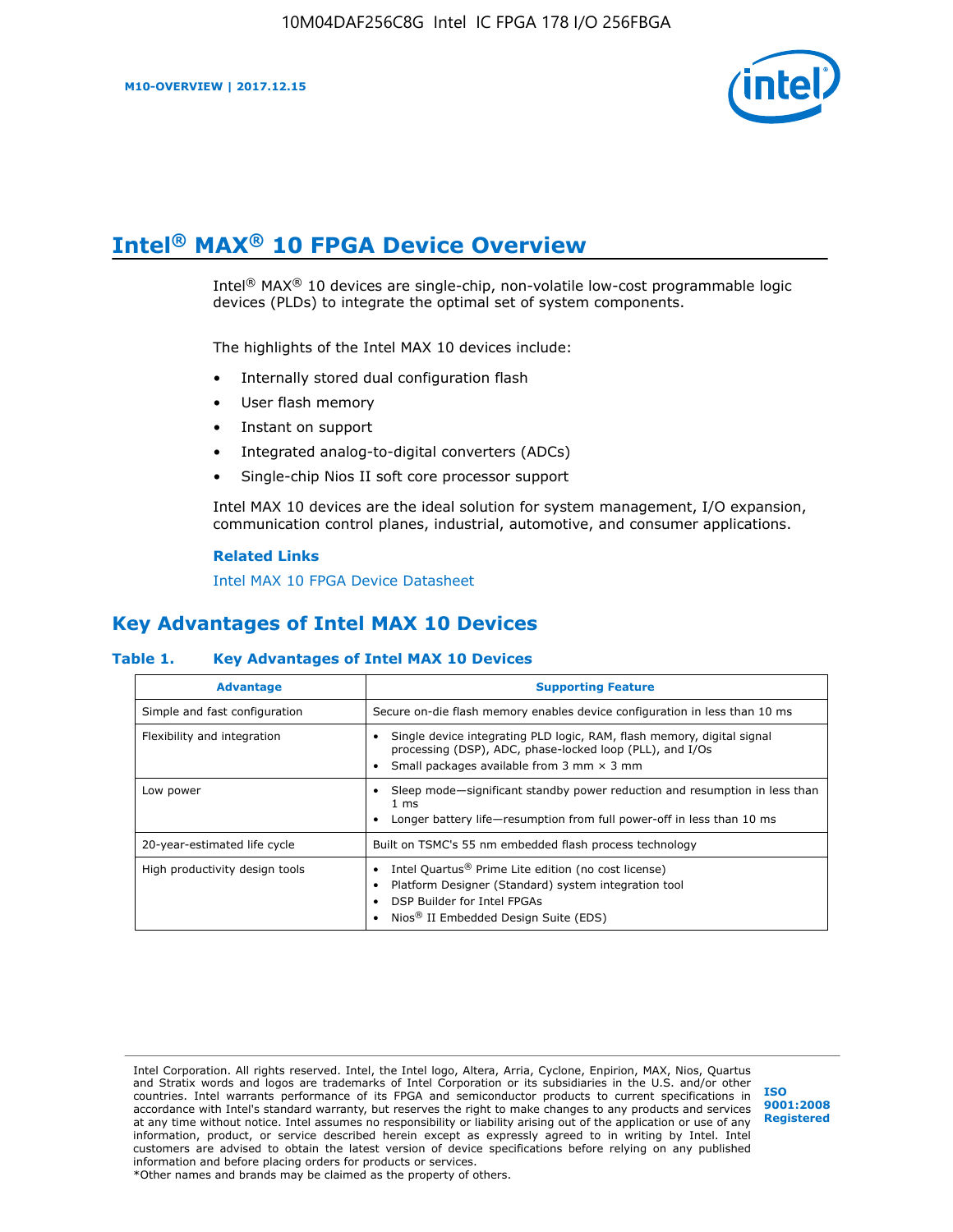

## **Summary of Intel MAX 10 Device Features**

#### **Table 2. Summary of Features for Intel MAX 10 Devices**

| <b>Feature</b>                       | <b>Description</b>                                                                                                                                                                                                                                                                            |
|--------------------------------------|-----------------------------------------------------------------------------------------------------------------------------------------------------------------------------------------------------------------------------------------------------------------------------------------------|
| Technology                           | 55 nm TSMC Embedded Flash (Flash + SRAM) process technology                                                                                                                                                                                                                                   |
| Packaging                            | Low cost, small form factor packages-support multiple packaging<br>technologies and pin pitches<br>Multiple device densities with compatible package footprints for seamless<br>migration between different device densities<br>RoHS6-compliant                                               |
| Core architecture                    | 4-input look-up table (LUT) and single register logic element (LE)<br>$\bullet$<br>LEs arranged in logic array block (LAB)<br>$\bullet$<br>Embedded RAM and user flash memory<br>$\bullet$<br>Clocks and PLLs<br>$\bullet$<br>Embedded multiplier blocks<br>General purpose I/Os<br>$\bullet$ |
| Internal memory blocks               | M9K-9 kilobits (Kb) memory blocks<br>$\bullet$<br>Cascadable blocks to create RAM, dual port, and FIFO functions<br>$\bullet$                                                                                                                                                                 |
| User flash memory (UFM)              | User accessible non-volatile storage<br>$\bullet$<br>High speed operating frequency<br>$\bullet$<br>Large memory size<br>High data retention<br>$\bullet$<br>Multiple interface option                                                                                                        |
| Embedded multiplier blocks           | One $18 \times 18$ or two 9 $\times$ 9 multiplier modes<br>$\bullet$<br>Cascadable blocks enabling creation of filters, arithmetic functions, and image<br>processing pipelines                                                                                                               |
| <b>ADC</b>                           | 12-bit successive approximation register (SAR) type<br>$\bullet$<br>Up to 17 analog inputs<br>$\bullet$<br>Cumulative speed up to 1 million samples per second (MSPS)<br>Integrated temperature sensing capability<br>$\bullet$                                                               |
| Clock networks                       | Global clocks support<br>$\bullet$<br>High speed frequency in clock network                                                                                                                                                                                                                   |
| Internal oscillator                  | Built-in internal ring oscillator                                                                                                                                                                                                                                                             |
| PLLs                                 | Analog-based<br>$\bullet$<br>Low jitter<br>High precision clock synthesis<br>$\bullet$<br>Clock delay compensation<br>$\bullet$<br>Zero delay buffering<br>٠<br>Multiple output taps<br>$\bullet$                                                                                             |
| General-purpose I/Os (GPIOs)         | Multiple I/O standards support<br>$\bullet$<br>On-chip termination (OCT)<br>٠<br>Up to 830 megabits per second (Mbps) LVDS receiver, 800 Mbps LVDS<br>transmitter                                                                                                                             |
| External memory interface (EMIF) (1) | Supports up to 600 Mbps external memory interfaces:<br>continued                                                                                                                                                                                                                              |
|                                      |                                                                                                                                                                                                                                                                                               |

<sup>(1)</sup> EMIF is only supported in selected Intel MAX 10 device density and package combinations. Refer to the *External Memory Interface User Guide* for more information.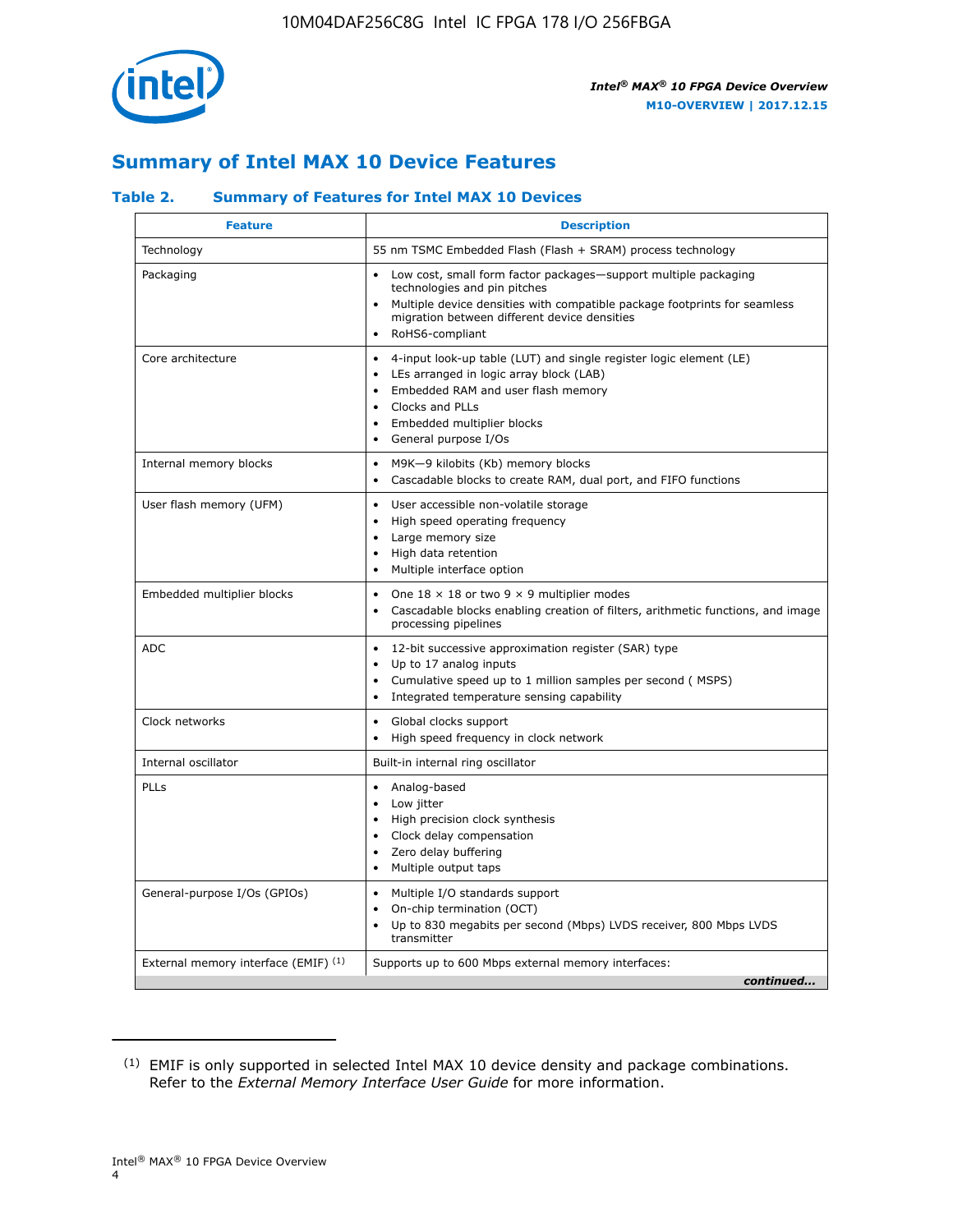

| <b>Feature</b>                | <b>Description</b>                                                                                                                                                                                                                                                                                                                                                                                                          |  |  |  |
|-------------------------------|-----------------------------------------------------------------------------------------------------------------------------------------------------------------------------------------------------------------------------------------------------------------------------------------------------------------------------------------------------------------------------------------------------------------------------|--|--|--|
|                               | DDR3, DDR3L, DDR2, LPDDR2 (on 10M16, 10M25, 10M40, and 10M50.)<br>SRAM (Hardware support only)<br><i>Note:</i> For 600 Mbps performance, -6 device speed grade is required.<br>Performance varies according to device grade (commercial, industrial, or<br>automotive) and device speed grade $(-6 \text{ or } -7)$ . Refer to the <i>Intel MAX</i><br>10 FPGA Device Datasheet or External Memory Interface Spec Estimator |  |  |  |
|                               | for more details.                                                                                                                                                                                                                                                                                                                                                                                                           |  |  |  |
| Configuration                 | Internal configuration<br>JTAG<br>٠<br>Advanced Encryption Standard (AES) 128-bit encryption and compression<br>options<br>Flash memory data retention of 20 years at 85 $^{\circ}$ C                                                                                                                                                                                                                                       |  |  |  |
| Flexible power supply schemes | Single- and dual-supply device options<br>Dynamically controlled input buffer power down<br>Sleep mode for dynamic power reduction                                                                                                                                                                                                                                                                                          |  |  |  |

## **Intel MAX 10 Device Ordering Information**

#### **Figure 1. Sample Ordering Code and Available Options for Intel MAX 10 Devices**



*Note:* The –I6 and –A6 speed grades of the Intel MAX 10 FPGA devices are not available by default in the Intel Quartus Prime software. Contact your local Intel sales representatives for support.

#### **Related Links**

#### [Intel FPGA Product Selector](http://www.altera.com/products/selector/psg-selector.html)

Provides the latest information about Intel FPGAs.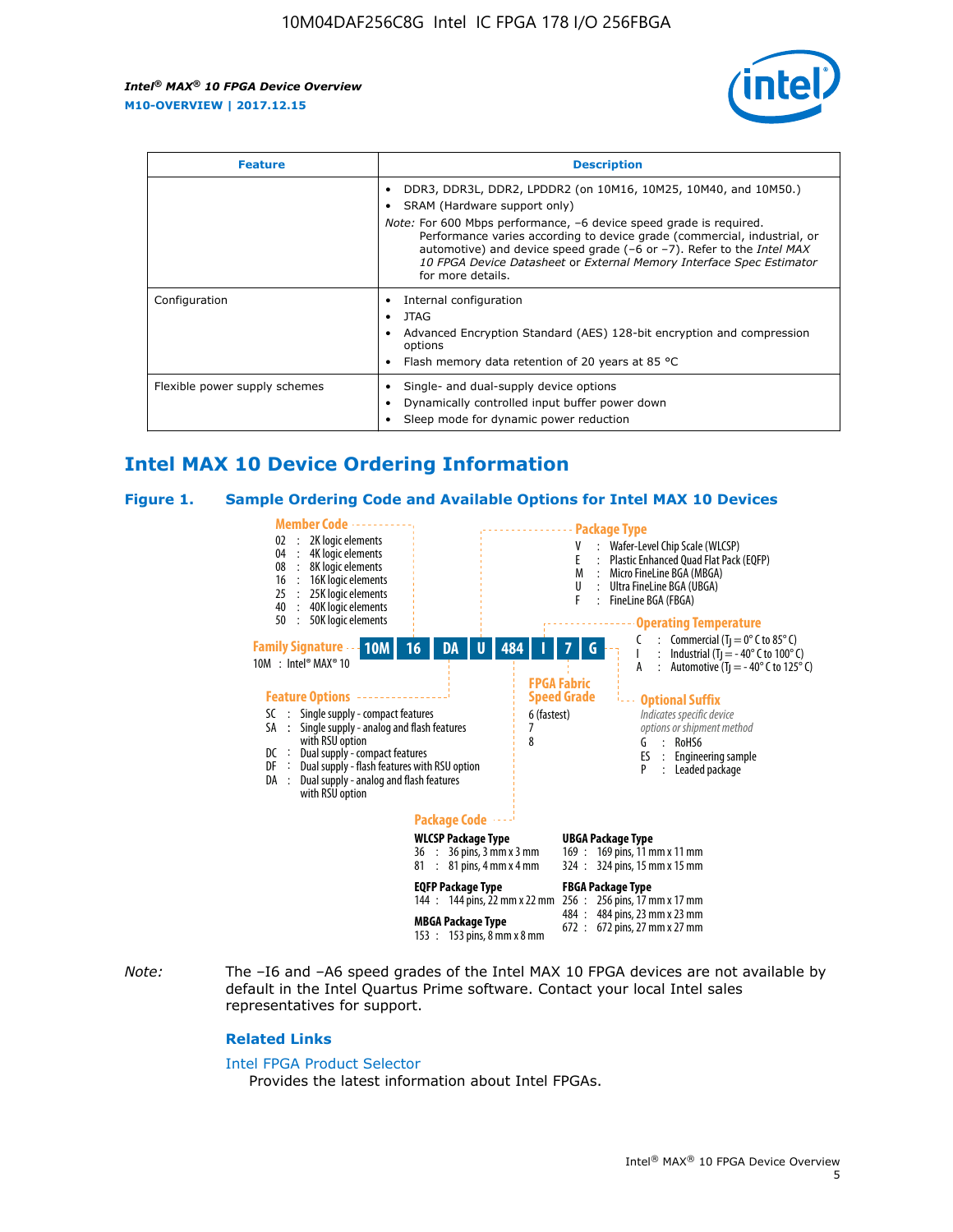

## **Intel MAX 10 Device Feature Options**

#### **Table 3. Feature Options for Intel MAX 10 Devices**

| <b>Option</b> | <b>Feature</b>                                                                                                                                                                          |
|---------------|-----------------------------------------------------------------------------------------------------------------------------------------------------------------------------------------|
| Compact       | Devices with core architecture featuring single configuration image with self-configuration capability                                                                                  |
| Flash         | Devices with core architecture featuring:<br>Dual configuration image with self-configuration capability<br>Remote system upgrade capability<br>Memory initialization                   |
| Analog        | Devices with core architecture featuring:<br>Dual configuration image with self-configuration capability<br>Remote system upgrade capability<br>Memory initialization<br>Integrated ADC |

## **Intel MAX 10 Device Maximum Resources**

#### **Table 4. Maximum Resource Counts for Intel MAX 10 Devices**

| <b>Resource</b>              |                            |                |              |              | <b>Device</b>  |                |              |                |
|------------------------------|----------------------------|----------------|--------------|--------------|----------------|----------------|--------------|----------------|
|                              |                            | <b>10M02</b>   | <b>10M04</b> | <b>10M08</b> | <b>10M16</b>   | <b>10M25</b>   | <b>10M40</b> | <b>10M50</b>   |
|                              | Logic Elements (LE) (K)    | $\overline{2}$ | 4            | 8            | 16             | 25             | 40           | 50             |
| M9K Memory (Kb)              |                            | 108            | 189          | 378          | 549            | 675            | 1,260        | 1,638          |
|                              | User Flash Memory (Kb) (2) | 96             | 1,248        | 1,376        | 2,368          | 3,200          | 5,888        | 5,888          |
| $18 \times 18$ Multiplier    |                            | 16             | 20           | 24           | 45             | 55             | 125          | 144            |
| <b>PLL</b>                   |                            | 2              | 2            | 2            | $\overline{4}$ | $\overline{4}$ | 4            | $\overline{4}$ |
| GPIO                         |                            | 246            | 246          | 250          | 320            | 360            | 500          | 500            |
| <b>LVDS</b>                  | Dedicated<br>Transmitter   | 15             | 15           | 15           | 22             | 24             | 30           | 30             |
|                              | Emulated<br>Transmitter    | 114            | 114          | 116          | 151            | 171            | 241          | 241            |
|                              | Dedicated Receiver         | 114            | 114          | 116          | 151            | 171            | 241          | 241            |
| Internal Configuration Image |                            | $\mathbf{1}$   | 2            | 2            | $\overline{2}$ | 2              | 2            | $\overline{2}$ |
| <b>ADC</b>                   |                            |                | 1            | 1            | $\mathbf{1}$   | 2              | 2            | 2              |

<sup>(2)</sup> The maximum possible value including user flash memory and configuration flash memory. For more information, refer to [Intel MAX 10 User Flash Memory User Guide](https://www.altera.com/documentation/vgo1395753117436.html#vgo1395811844282).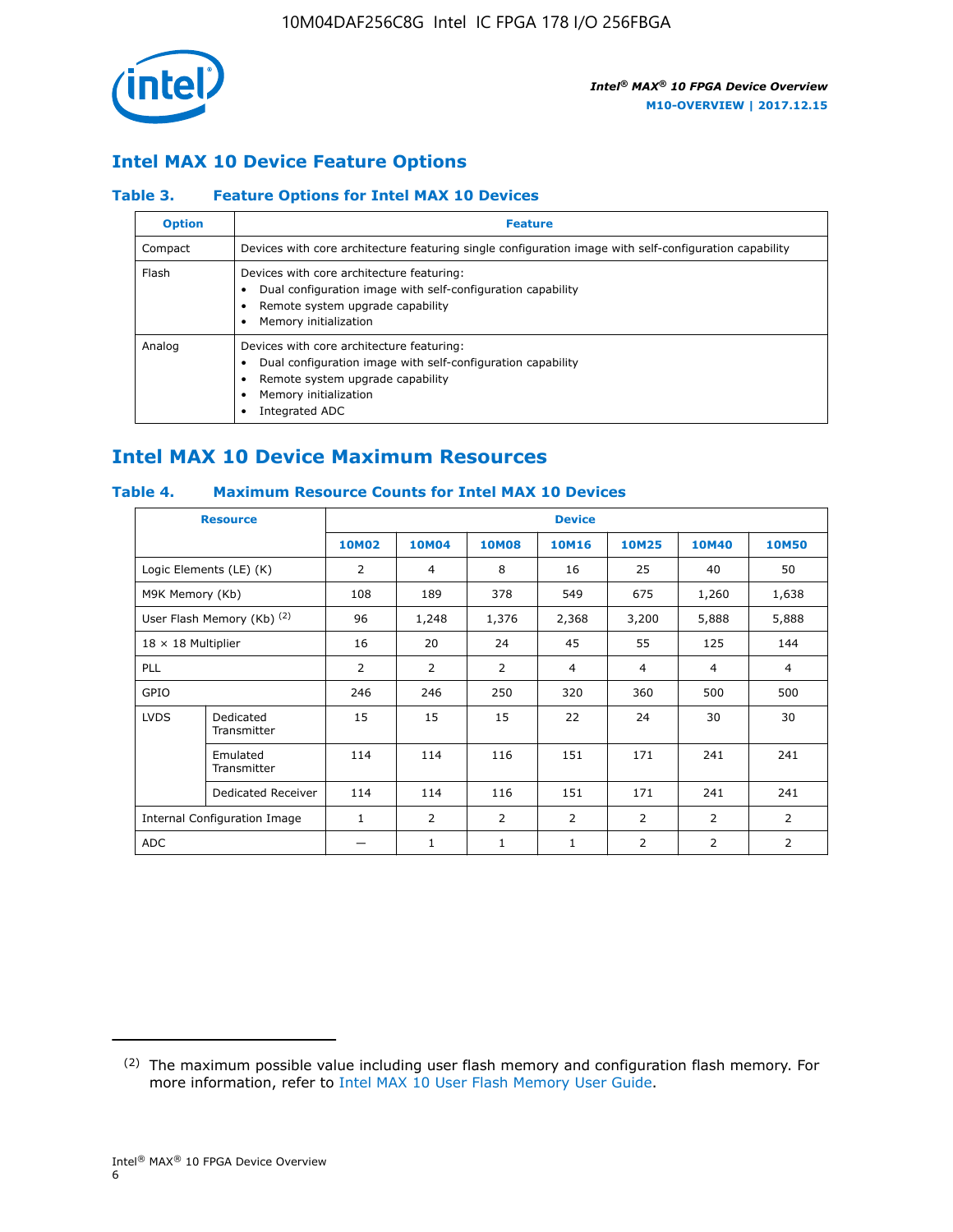

## **Intel MAX 10 Devices I/O Resources Per Package**

#### **Table 5. Package Plan for Intel MAX 10 Single Power Supply Devices**

| <b>Device</b> |                   | <b>Package</b>                     |                      |                             |                                      |  |  |  |  |
|---------------|-------------------|------------------------------------|----------------------|-----------------------------|--------------------------------------|--|--|--|--|
|               | <b>Type</b>       | M153<br>153-pin MBGA               | U169<br>169-pin UBGA | <b>U324</b><br>324-pin UBGA | E144<br>144-pin EQFP                 |  |  |  |  |
|               | <b>Size</b>       | $8 \text{ mm} \times 8 \text{ mm}$ | 11 mm $\times$ 11 mm | $15$ mm $\times$ 15 mm      | $22 \text{ mm} \times 22 \text{ mm}$ |  |  |  |  |
|               | <b>Ball Pitch</b> | $0.5$ mm                           | $0.8$ mm             | $0.8$ mm                    | $0.5$ mm                             |  |  |  |  |
| 10M02         |                   | 112                                | 130                  | 246                         | 101                                  |  |  |  |  |
| 10M04         |                   | 112                                | 130                  | 246                         | 101                                  |  |  |  |  |
| 10M08         |                   | 112                                | 130                  | 246                         | 101                                  |  |  |  |  |
| 10M16         |                   |                                    | 130                  | 246                         | 101                                  |  |  |  |  |
| 10M25         |                   |                                    |                      |                             | 101                                  |  |  |  |  |
| 10M40         |                   |                                    |                      |                             | 101                                  |  |  |  |  |
| 10M50         |                   |                                    |                      |                             | 101                                  |  |  |  |  |

#### **Table 6. Package Plan for Intel MAX 10 Dual Power Supply Devices**

| <b>Device</b> |                   | <b>Package</b> |                                                 |                                                                    |                           |                           |                             |  |  |
|---------------|-------------------|----------------|-------------------------------------------------|--------------------------------------------------------------------|---------------------------|---------------------------|-----------------------------|--|--|
|               | <b>Type</b>       | <b>V36</b>     | <b>V81</b>                                      | <b>U324</b><br>36-pin WLCSP 81-pin WLCSP 324-pin UBGA 256-pin FBGA | <b>F256</b>               | F484<br>484-pin FBGA      | <b>F672</b><br>672-pin FBGA |  |  |
|               | <b>Size</b>       |                | $3$ mm $\times$ 3 mm $\vert$ 4 mm $\times$ 4 mm | $15$ mm $\times$ 15<br>mm                                          | $17$ mm $\times$ 17<br>mm | $23$ mm $\times$ 23<br>mm | $27$ mm $\times$ 27<br>mm   |  |  |
|               | <b>Ball Pitch</b> | $0.4$ mm       | $0.4$ mm                                        | $0.8$ mm                                                           | 1.0 <sub>mm</sub>         | 1.0 <sub>mm</sub>         | 1.0 <sub>mm</sub>           |  |  |
| 10M02         |                   | 27             |                                                 | 160                                                                |                           |                           |                             |  |  |
| 10M04         |                   |                |                                                 | 246                                                                | 178                       |                           |                             |  |  |
| 10M08         |                   |                | 56                                              | 246                                                                | 178                       | 250                       |                             |  |  |
| 10M16         |                   |                |                                                 | 246                                                                | 178                       | 320                       |                             |  |  |
| 10M25         |                   |                |                                                 |                                                                    | 178                       | 360                       |                             |  |  |
| 10M40         |                   |                |                                                 |                                                                    | 178                       | 360                       | 500                         |  |  |
| 10M50         |                   |                |                                                 |                                                                    | 178                       | 360                       | 500                         |  |  |

#### **Related Links**

- [Intel MAX 10 General Purpose I/O User Guide](https://www.altera.com/documentation/sam1393999966669.html#sam1394000084476)
- [Intel MAX 10 High-Speed LVDS I/O User Guide](https://www.altera.com/documentation/sam1394433606063.html#sam1394433911642)

## **Intel MAX 10 Vertical Migration Support**

Vertical migration supports the migration of your design to other Intel MAX 10 devices of different densities in the same package with similar I/O and ADC resources.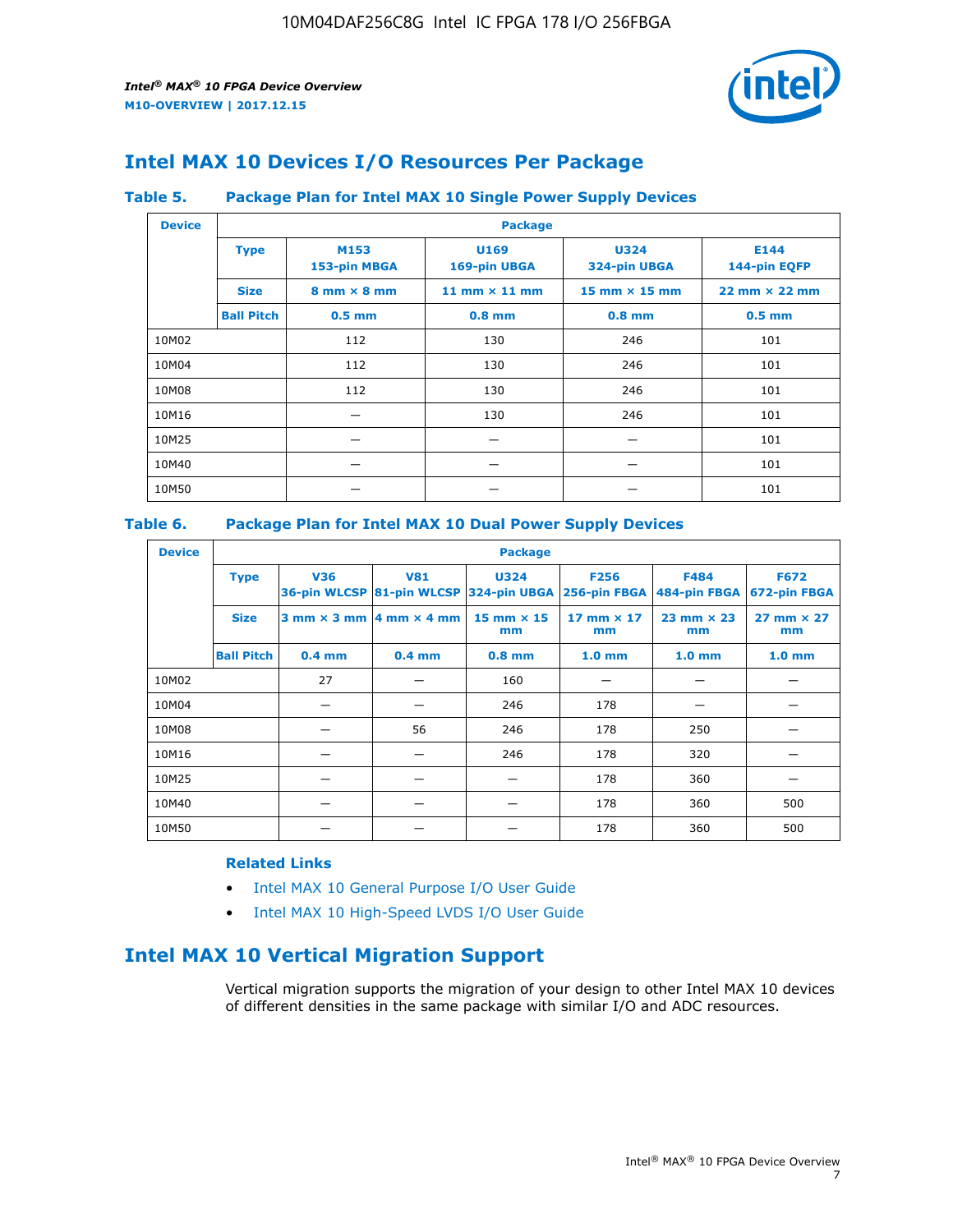

## **Intel MAX 10 I/O Vertical Migration Support**

#### **Figure 2. Migration Capability Across Intel MAX 10 Devices**

- The arrows indicate the migration paths. The devices included in each vertical migration path are shaded. Non-migratable devices are omitted. Some packages have several migration paths. Devices with lesser I/O resources in the same path have lighter shades.
- To achieve the full I/O migration across product lines in the same migration path, restrict I/Os usage to match the product line with the lowest I/O count.

|               | <b>Package</b>                   |            |      |      |             |                  |                                    |      |      |  |
|---------------|----------------------------------|------------|------|------|-------------|------------------|------------------------------------|------|------|--|
| <b>Device</b> | <b>V36</b>                       | <b>V81</b> | M153 | U169 | <b>U324</b> | F <sub>256</sub> | E144                               | F484 | F672 |  |
| 10M02         |                                  |            |      |      | 7           |                  |                                    |      |      |  |
| 10M04         |                                  |            |      |      |             |                  |                                    |      |      |  |
| 10M08         |                                  |            |      |      |             |                  |                                    |      |      |  |
| 10M16         |                                  |            |      |      |             |                  |                                    |      |      |  |
| 10M25         |                                  |            |      |      |             |                  |                                    |      |      |  |
| 10M40         |                                  |            |      |      |             |                  |                                    |      |      |  |
| 10M50         |                                  |            |      |      |             |                  |                                    |      |      |  |
|               | <b>Dual Power Supply Devices</b> |            |      |      |             |                  | <b>Single Power Supply Devices</b> |      |      |  |

*Note:* To verify the pin migration compatibility, use the Pin Migration View window in the Intel Quartus Prime software Pin Planner.

## **Intel MAX 10 ADC Vertical Migration Support**

#### **Figure 3. ADC Vertical Migration Across Intel MAX 10 Devices**

The arrows indicate the ADC migration paths. The devices included in each vertical migration path are shaded.

|                                                                                                                                                                                                                         | Package          |      |      |                  |      |             |      |  |  |
|-------------------------------------------------------------------------------------------------------------------------------------------------------------------------------------------------------------------------|------------------|------|------|------------------|------|-------------|------|--|--|
| <b>Device</b>                                                                                                                                                                                                           | M <sub>153</sub> | U169 | U324 | F <sub>256</sub> | E144 | <b>F484</b> | F672 |  |  |
| 10M04                                                                                                                                                                                                                   |                  |      |      |                  |      |             |      |  |  |
| 10M08                                                                                                                                                                                                                   |                  |      |      |                  |      |             |      |  |  |
| 10M16                                                                                                                                                                                                                   |                  |      |      |                  |      |             |      |  |  |
| 10M25                                                                                                                                                                                                                   |                  |      |      |                  |      |             |      |  |  |
| 10M40                                                                                                                                                                                                                   |                  |      |      |                  |      |             |      |  |  |
| 10M50                                                                                                                                                                                                                   |                  |      |      |                  |      |             |      |  |  |
| <b>Dual ADC Device:</b> Each ADC (ADC1 and ADC2) supports 1 dedicated analog input pin and 8 dual function pins.<br>Single ADC Device: Single ADC that supports 1 dedicated analog input pin and 16 dual function pins. |                  |      |      |                  |      |             |      |  |  |

**Single ADC Device:** Single ADC that supports 1 dedicated analog input pin and 8 dual function pins.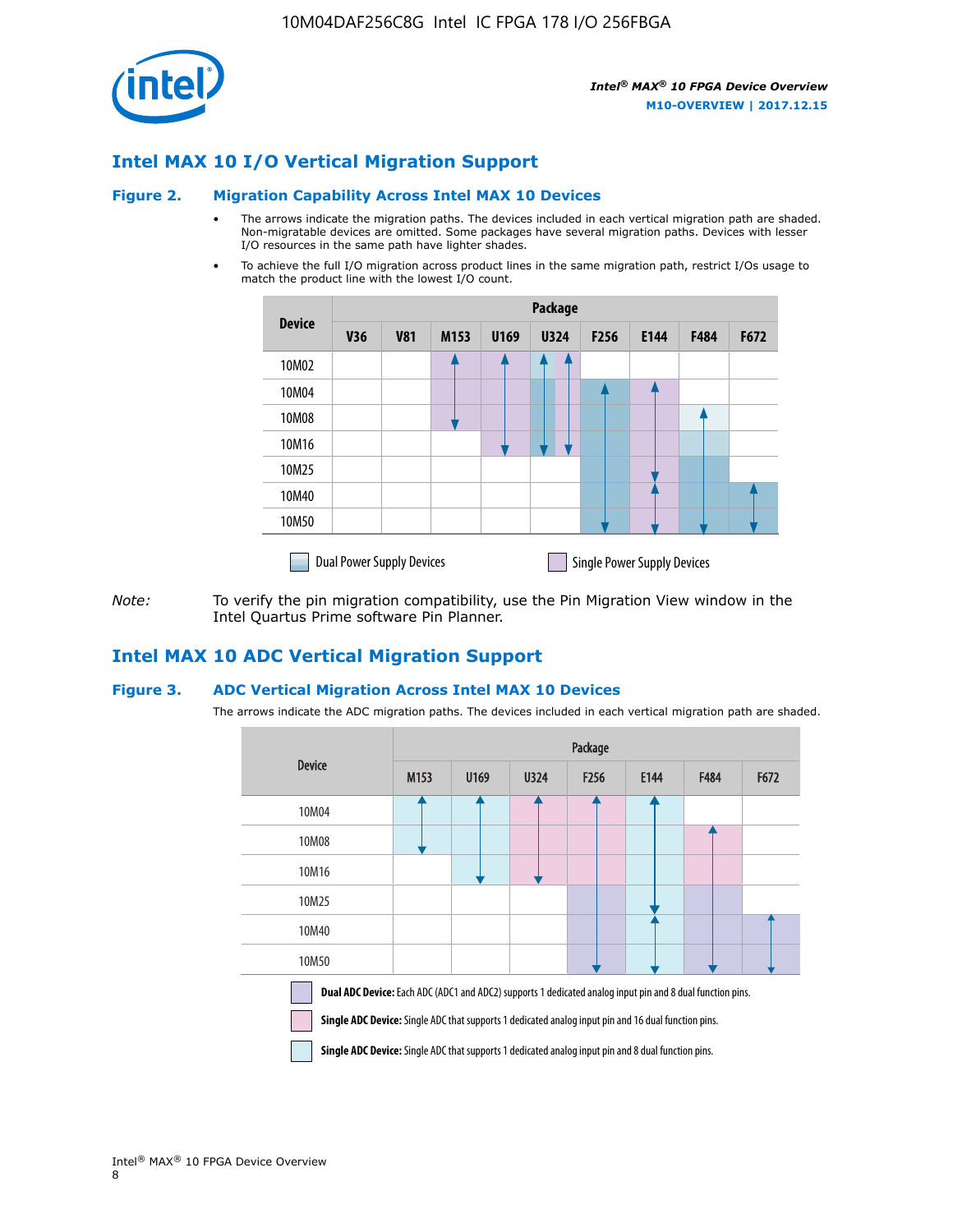

#### **Table 7. Pin Migration Conditions for ADC Migration**

| <b>Source</b>     | <b>Target</b>     | <b>Migratable Pins</b>                                                                                            |
|-------------------|-------------------|-------------------------------------------------------------------------------------------------------------------|
| Single ADC device | Single ADC device | You can migrate all ADC input pins                                                                                |
| Dual ADC device   | Dual ADC device   |                                                                                                                   |
| Single ADC device | Dual ADC device   | One dedicated analog input pin.                                                                                   |
| Dual ADC device   | Single ADC device | Eight dual function pins from the ADC1 block of the<br>٠<br>source device to the ADC1 block of the target device. |

## **Logic Elements and Logic Array Blocks**

The LAB consists of 16 logic elements (LE) and a LAB-wide control block. An LE is the smallest unit of logic in the Intel MAX 10 device architecture. Each LE has four inputs, a four-input look-up table (LUT), a register, and output logic. The four-input LUT is a function generator that can implement any function with four variables.

#### **Figure 4. Intel MAX 10 Device Family LEs**



## **Analog-to-Digital Converter**

Intel MAX 10 devices feature up to two ADCs. You can use the ADCs to monitor many different signals, including on-chip temperature.

#### **Table 8. ADC Features**

| <b>Feature</b>             | <b>Description</b>                                                                                                                                                                                  |
|----------------------------|-----------------------------------------------------------------------------------------------------------------------------------------------------------------------------------------------------|
| 12-bit resolution          | Translates analog signal to digital data for information processing, computing,<br>data transmission, and control systems<br>Provides a 12-bit digital representation of the observed analog signal |
| Up to 1 MSPS sampling rate | Monitors single-ended external inputs with a cumulative sampling rate of 25<br>kilosamples per second to 1 MSPS in normal mode                                                                      |
|                            |                                                                                                                                                                                                     |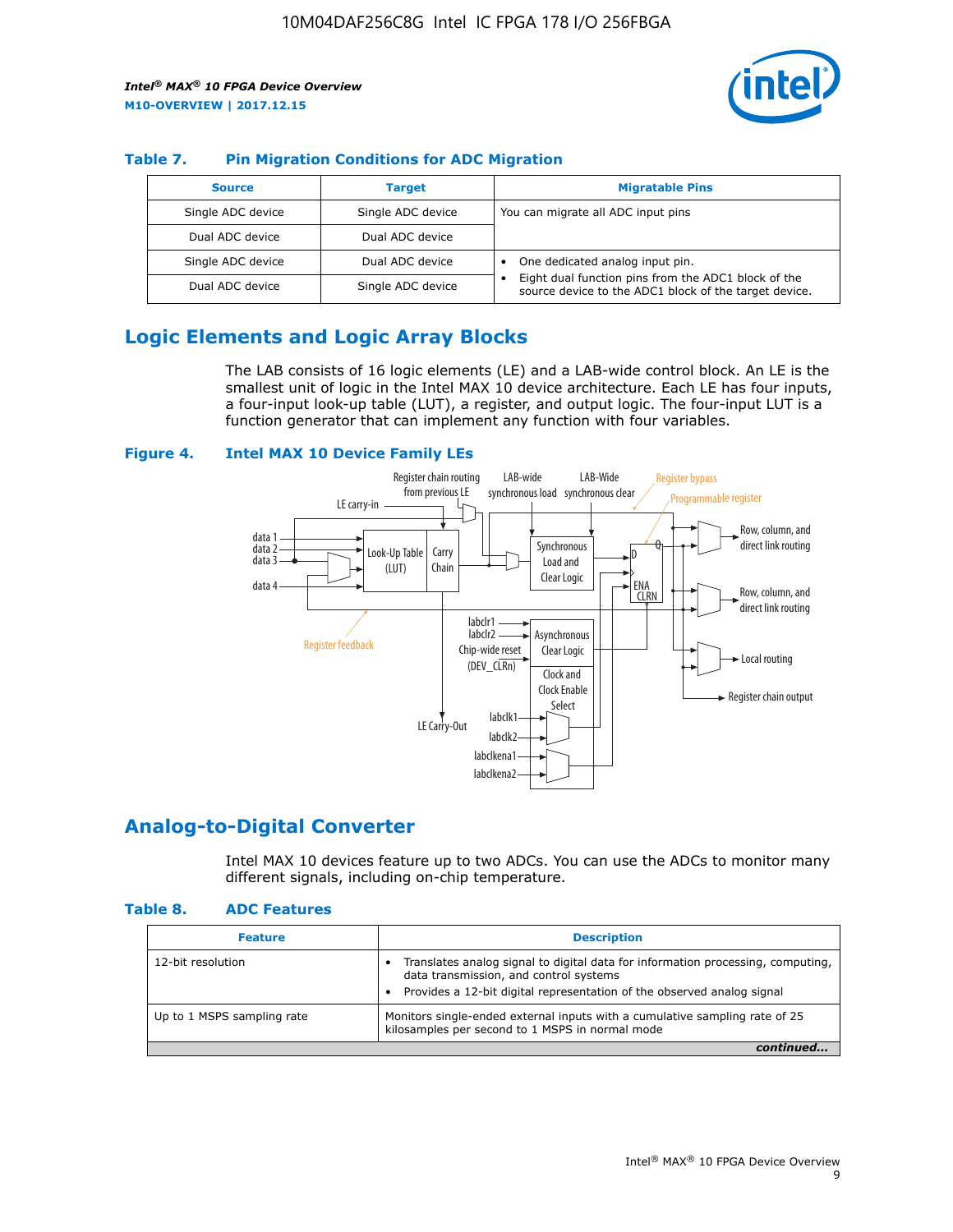

| <b>Feature</b>                                                  | <b>Description</b>                                                                                                                         |
|-----------------------------------------------------------------|--------------------------------------------------------------------------------------------------------------------------------------------|
| Up to 17 single-ended external inputs<br>for single ADC devices | One dedicated analog and 16 dual function input pins                                                                                       |
| Up to 18 single-ended external inputs<br>for dual ADC devices   | One dedicated analog and eight dual-function input pins in each ADC block<br>٠<br>Simultaneous measurement capability for dual ADC devices |
| On-chip temperature sensor                                      | Monitors external temperature data input with a sampling rate of up to 50<br>kilosamples per second                                        |

## **User Flash Memory**

The user flash memory (UFM) block in Intel MAX 10 devices stores non-volatile information.

UFM provides an ideal storage solution that you can access using Avalon Memory-Mapped (Avalon-MM) slave interface protocol.

#### **Table 9. UFM Features**

| <b>Features</b>     | <b>Capacity</b>                                                             |
|---------------------|-----------------------------------------------------------------------------|
| Endurance           | Counts to at least 10,000 program/erase cycles                              |
| Data retention      | 20 years at 85 °C<br>٠<br>10 years at 100 °C<br>$\bullet$                   |
| Operating frequency | Maximum 116 MHz for parallel interface and 7.25 MHz for<br>serial interface |
| Data length         | Stores data up to 32 bits length in parallel                                |

## **Embedded Multipliers and Digital Signal Processing Support**

Intel MAX 10 devices support up to 144 embedded multiplier blocks. Each block supports one individual  $18 \times 18$ -bit multiplier or two individual  $9 \times 9$ -bit multipliers.

With the combination of on-chip resources and external interfaces in Intel MAX 10 devices, you can build DSP systems with high performance, low system cost, and low power consumption.

You can use the Intel MAX 10 device on its own or as a DSP device co-processor to improve price-to-performance ratios of DSP systems.

You can control the operation of the embedded multiplier blocks using the following options:

- Parameterize the relevant IP cores with the Intel Quartus Prime parameter editor
- Infer the multipliers directly with VHDL or Verilog HDL

System design features provided for Intel MAX 10 devices: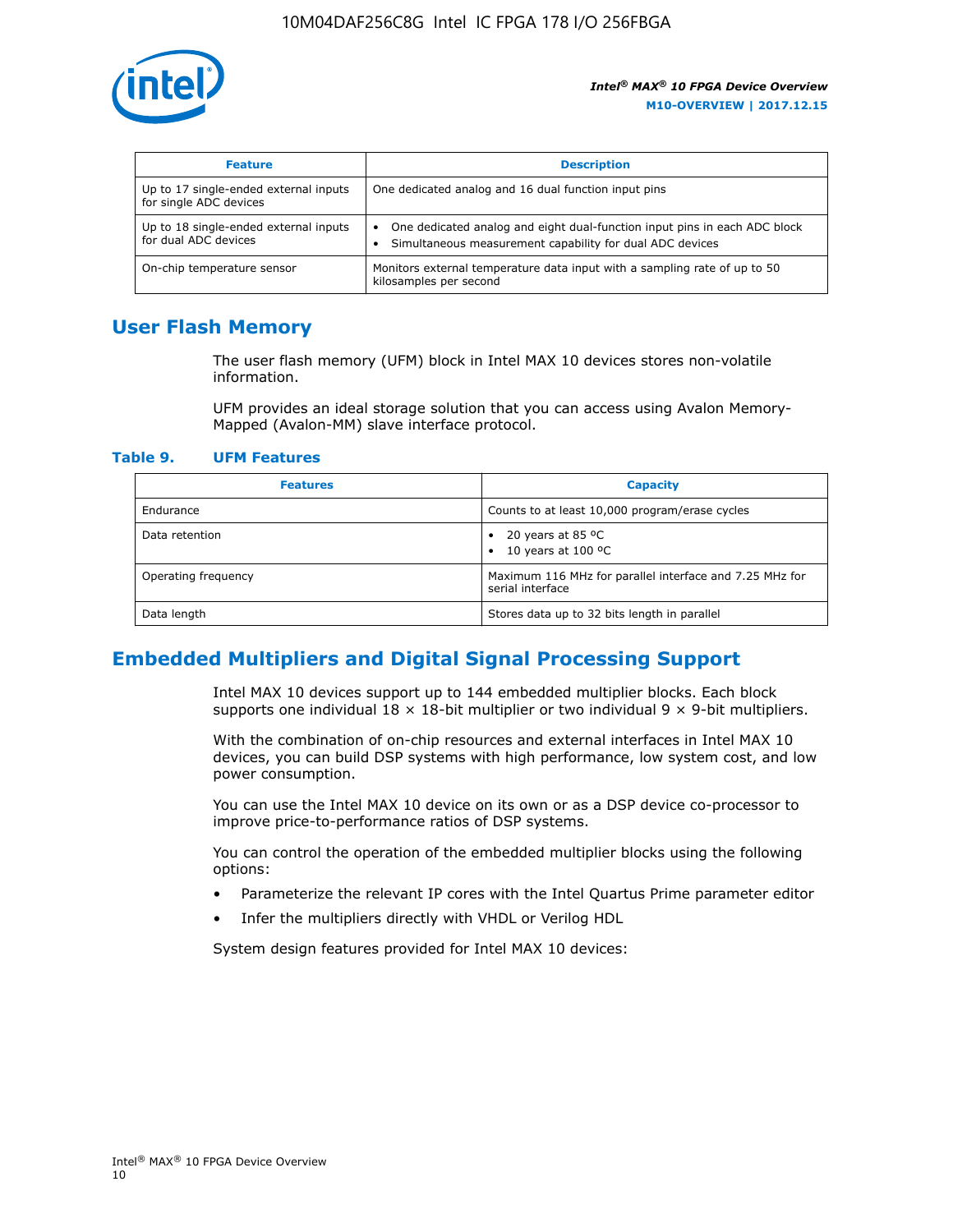

- DSP IP cores:
	- Common DSP processing functions such as finite impulse response (FIR), fast Fourier transform (FFT), and numerically controlled oscillator (NCO) functions
	- Suites of common video and image processing functions
- Complete reference designs for end-market applications
- DSP Builder for Intel FPGAs interface tool between the Intel Quartus Prime software and the MathWorks Simulink and MATLAB design environments
- DSP development kits

## **Embedded Memory Blocks**

The embedded memory structure consists of M9K memory blocks columns. Each M9K memory block of a Intel MAX 10 device provides 9 Kb of on-chip memory capable of operating at up to 284 MHz. The embedded memory structure consists of M9K memory blocks columns. Each M9K memory block of a Intel MAX 10 device provides 9 Kb of on-chip memory. You can cascade the memory blocks to form wider or deeper logic structures.

You can configure the M9K memory blocks as RAM, FIFO buffers, or ROM.

The Intel MAX 10 device memory blocks are optimized for applications such as high throughput packet processing, embedded processor program, and embedded data storage.

| <b>Operation Modes</b> | <b>Port Widths</b>                                                            |
|------------------------|-------------------------------------------------------------------------------|
| Single port            | $x1, x2, x4, x8, x9, x16, x18, x32, and x36$                                  |
| Simple dual port       | $x1, x2, x4, x8, x9, x16, x18, x32, and x36$                                  |
| True dual port         | $\times1, \times2, \times4, \times8, \times9, \times16, \text{and } \times18$ |

#### **Table 10. M9K Operation Modes and Port Widths**

## **Clocking and PLL**

Intel MAX 10 devices offer the following resources: global clock (GCLK) networks and phase-locked loops (PLLs) with a 116-MHz built-in oscillator.

Intel MAX 10 devices support up to 20 global clock (GCLK) networks with operating frequency up to 450 MHz. The GCLK networks have high drive strength and low skew.

The PLLs provide robust clock management and synthesis for device clock management, external system clock management, and I/O interface clocking. The high precision and low jitter PLLs offers the following features:

- Reduction in the number of oscillators required on the board
- Reduction in the device clock pins through multiple clock frequency synthesis from a single reference clock source
- Frequency synthesis
- On-chip clock de-skew
- Jitter attenuation
- Dynamic phase-shift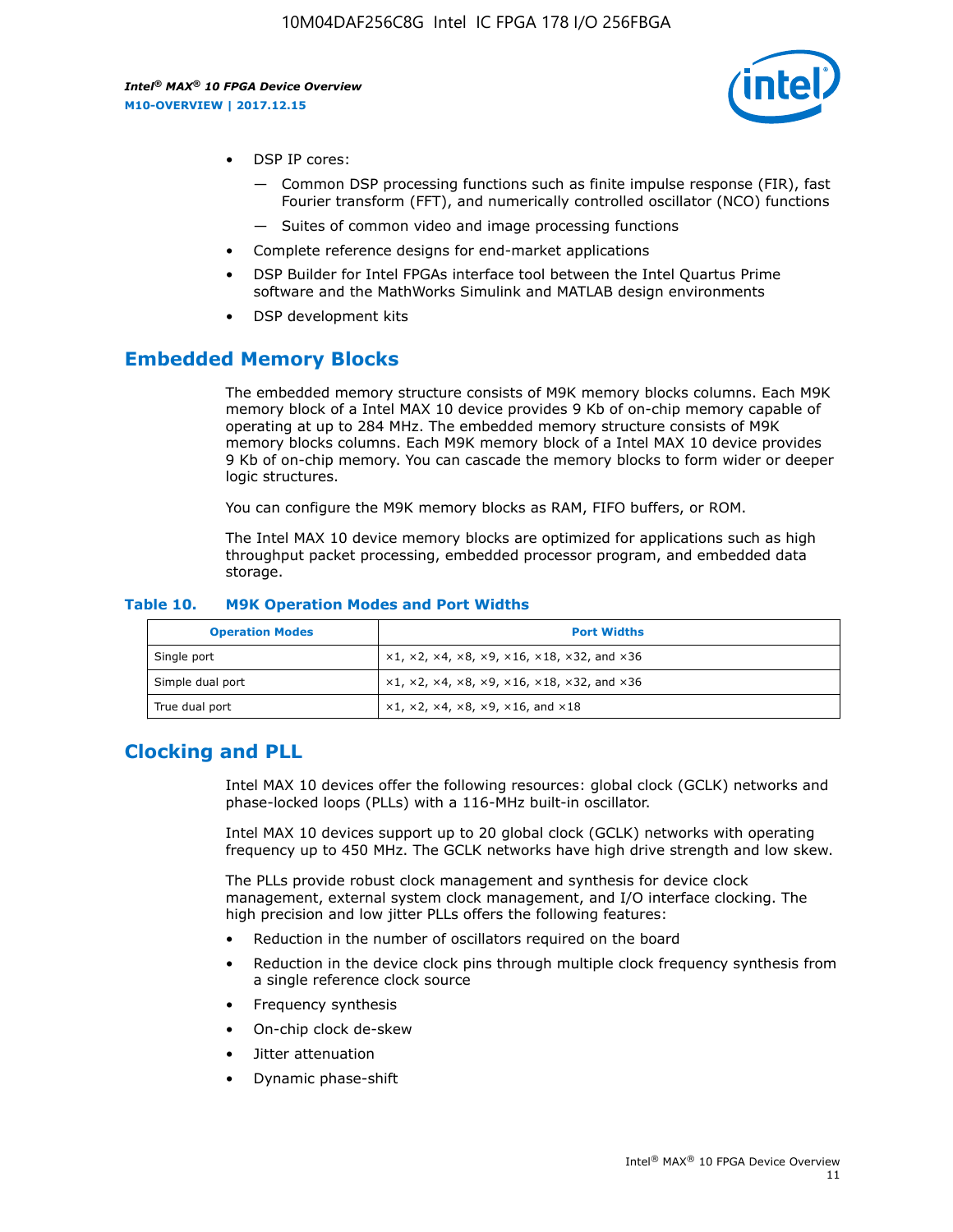

- Zero delay buffer
- Counter reconfiguration
- Bandwidth reconfiguration
- Programmable output duty cycle
- PLL cascading
- Reference clock switchover
- Driving of the ADC block

## **FPGA General Purpose I/O**

The Intel MAX 10 I/O buffers support a range of programmable features.

These features increase the flexibility of I/O utilization and provide an alternative to reduce the usage of external discrete components such as a pull-up resistor and a PCI clamp diode.

## **External Memory Interface**

Dual-supply Intel MAX 10 devices feature external memory interfaces solution that uses the I/O elements on the right side of the devices together with the UniPHY IP.

With this solution, you can create external memory interfaces to 16-bit SDRAM components with error correction coding (ECC).

*Note:* The external memory interface feature is available only for dual-supply Intel MAX 10 devices.

#### **Table 11. External Memory Interface Performance**

| <b>External Memory</b><br>Interface $(3)$ | <b>I/O Standard</b> | <b>Maximum Width</b> | <b>Maximum Frequency (MHz)</b> |
|-------------------------------------------|---------------------|----------------------|--------------------------------|
| <b>DDR3 SDRAM</b>                         | SSTL-15             | 16 bit $+8$ bit ECC  | 303                            |
| <b>DDR3L SDRAM</b>                        | SSTL-135            | 16 bit $+8$ bit ECC  | 303                            |
| <b>DDR2 SDRAM</b>                         | SSTL-18             | 16 bit $+8$ bit ECC  | 200                            |
| LPDDR2 SDRAM                              | $H$ SUL-12          | 16 bit without ECC   | 200(4)                         |

#### **Related Links**

[External Memory Interface Spec Estimator](http://www.altera.com/technology/memory/estimator/mem-emif-index.html)

Provides a parametric tool that allows you to find and compare the performance of the supported external memory interfaces in Intel FPGAs.

 $(3)$  The device hardware supports SRAM. Use your own design to interface with SRAM devices.

 $(4)$  To achieve the specified performance, constrain the memory device I/O and core power supply variation to within ±3%. By default, the frequency is 167 MHz.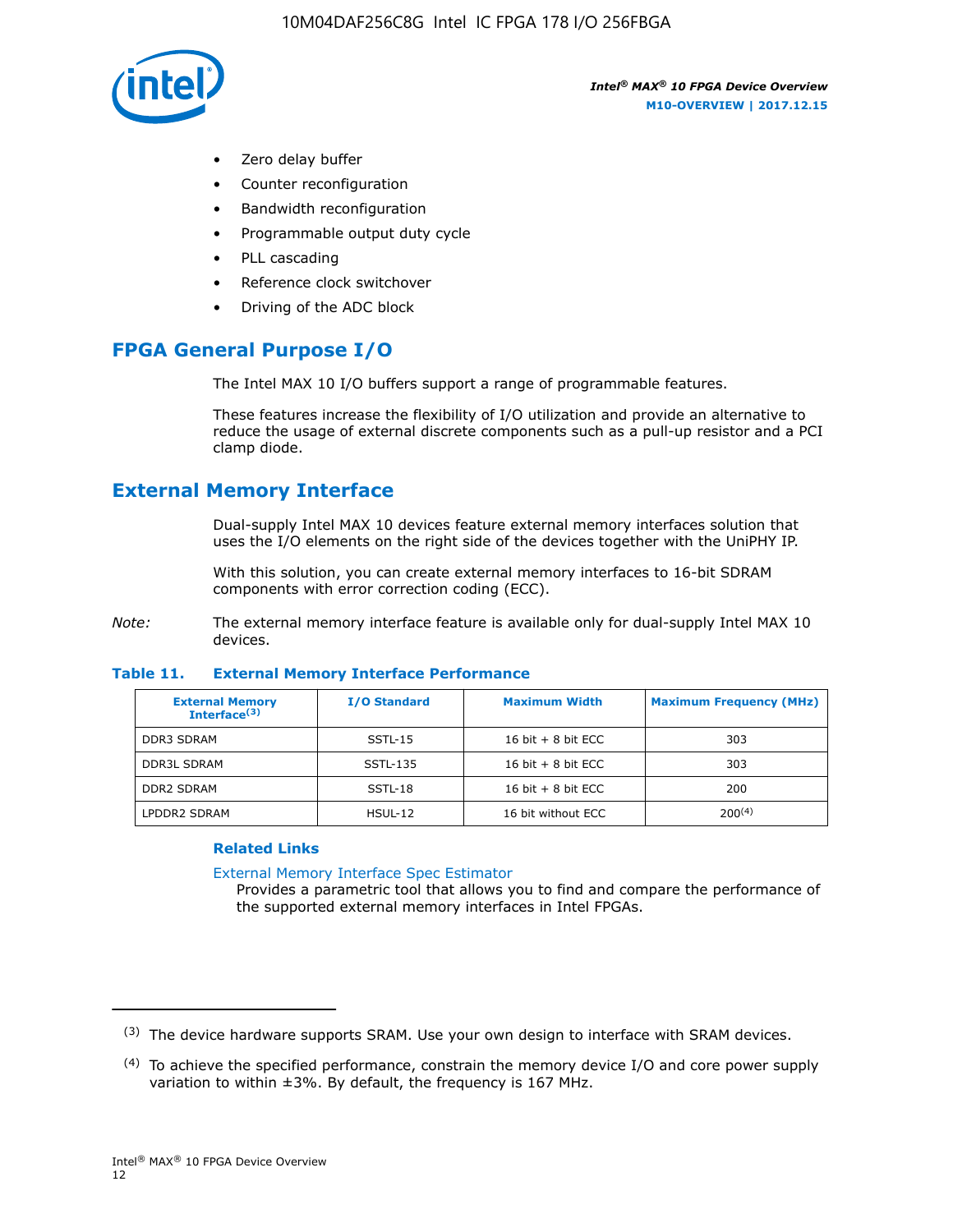

## **Configuration**

#### **Table 12. Configuration Features**

| <b>Feature</b>                    | <b>Description</b>                                                                                                                                                                       |
|-----------------------------------|------------------------------------------------------------------------------------------------------------------------------------------------------------------------------------------|
| Dual configuration                | Stores two configuration images in the configuration flash memory (CFM)<br>Selects the first configuration image to load using the CONFIG SEL pin                                        |
| Design security                   | Supports 128-bit key with non-volatile key programming<br>Limits access of the JTAG instruction during power-up in the JTAG secure mode<br>Unique device ID for each Intel MAX 10 device |
| <b>SEU Mitigation</b>             | Auto-detects cyclic redundancy check (CRC) errors during configuration<br>Provides optional CRC error detection and identification in user mode                                          |
| Dual-purpose configuration<br>pin | Functions as configuration pins prior to user mode<br>Provides options to be used as configuration pin or user I/O pin in user mode                                                      |
| Configuration data<br>compression | Decompresses the compressed configuration bitstream data in real-time during<br>configuration<br>Reduces the size of configuration image stored in the CFM                               |
| Instant-on                        | Provides the fastest power-up mode for Intel MAX 10 devices.                                                                                                                             |

#### **Table 13. Configuration Schemes for Intel MAX 10 Devices**

| <b>Configuration Scheme</b> | <b>Compression</b> | <b>Encryption</b> | <b>Dual Image</b><br><b>Configuration</b> | <b>Data Width</b> |
|-----------------------------|--------------------|-------------------|-------------------------------------------|-------------------|
| Internal Configuration      | Yes                | Yes               | Yes                                       |                   |
| <b>JTAG</b>                 | _                  |                   | -                                         |                   |

## **Power Management**

#### **Table 14. Power Options**

| <b>Power Options</b>                  | <b>Advantage</b>                                                                                                                        |  |
|---------------------------------------|-----------------------------------------------------------------------------------------------------------------------------------------|--|
| Single-supply device                  | Saves board space and costs.                                                                                                            |  |
| Dual-supply device                    | Consumes less power<br>Offers higher performance<br>$\bullet$                                                                           |  |
| Power management<br>controller scheme | Reduces dynamic power consumption when certain applications are in standby mode<br>Provides a fast wake-up time of less than 1 ms.<br>٠ |  |

## **Document Revision History for Intel MAX 10 FPGA Device Overview**

| <b>Date</b>   | <b>Version</b> | <b>Changes</b>                                                                                                                                                                                                                       |
|---------------|----------------|--------------------------------------------------------------------------------------------------------------------------------------------------------------------------------------------------------------------------------------|
| December 2017 | 2017.12.15     | Added the U324 package for the Intel MAX 10 single power supply<br>devices.<br>Updated the 10M02 GPIO and LVDS count in the Maximum Resource<br>Counts for Intel MAX 10 Devices table.<br>Updated the I/O vertical migration figure. |
| February 2017 | 2017.02.21     | Rebranded as Intel.                                                                                                                                                                                                                  |
|               |                |                                                                                                                                                                                                                                      |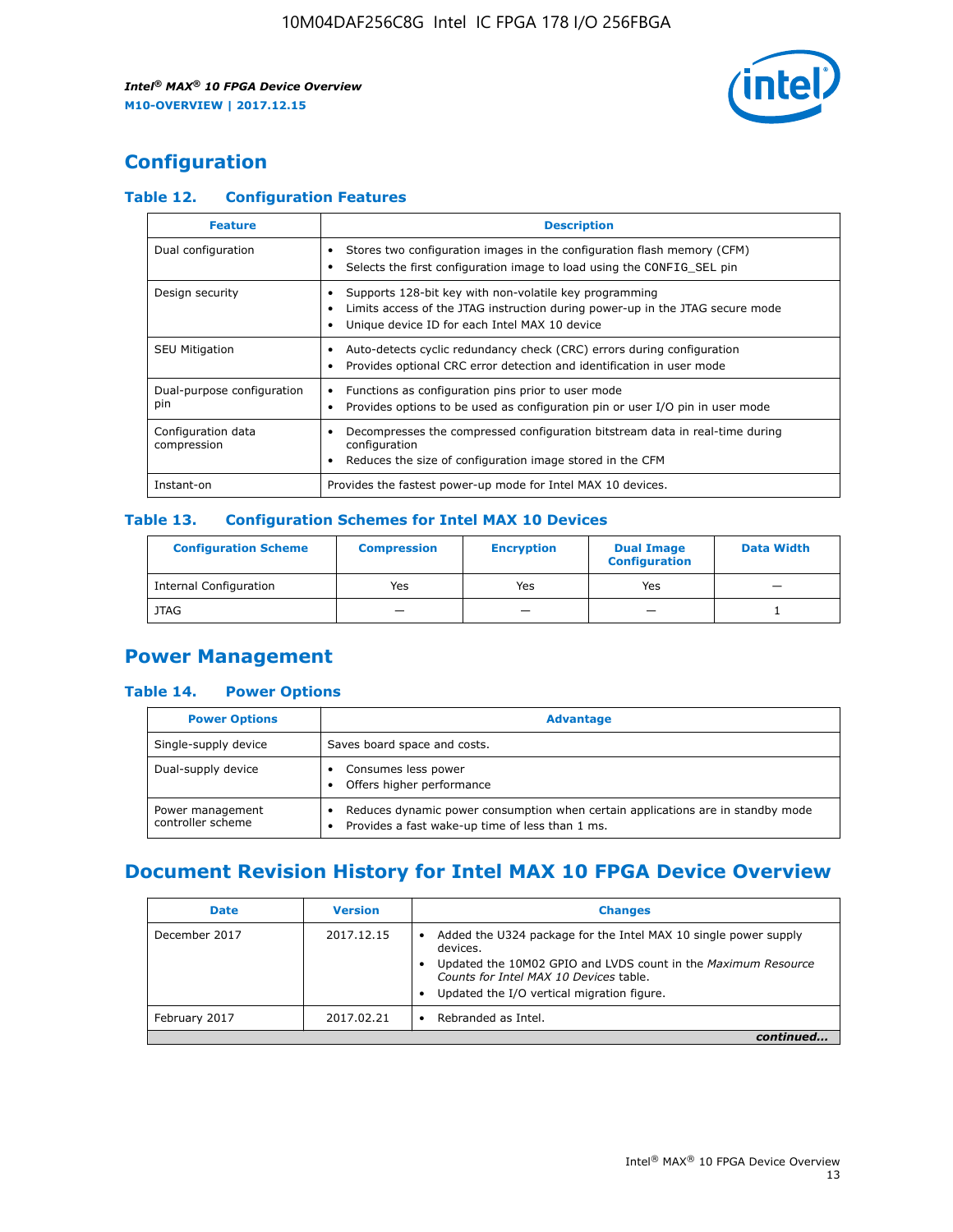

| <b>Date</b>    | <b>Version</b> | <b>Changes</b>                                                                                                                                                                                                                                                                                                                                                                                                                                                                                                                                                                                                                                                                                                                                                                                                                                                                                                                                                                                                                                                                                                  |  |
|----------------|----------------|-----------------------------------------------------------------------------------------------------------------------------------------------------------------------------------------------------------------------------------------------------------------------------------------------------------------------------------------------------------------------------------------------------------------------------------------------------------------------------------------------------------------------------------------------------------------------------------------------------------------------------------------------------------------------------------------------------------------------------------------------------------------------------------------------------------------------------------------------------------------------------------------------------------------------------------------------------------------------------------------------------------------------------------------------------------------------------------------------------------------|--|
| December 2016  | 2016.12.20     | • Updated EMIF information in the Summary of Features for Intel MAX 10<br>Devices table. EMIF is only supported in selected Intel MAX 10 device<br>density and package combinations, and for 600 Mbps performance, -6<br>device speed grade is required.<br>Updated the device ordering information to include P for leaded<br>package.                                                                                                                                                                                                                                                                                                                                                                                                                                                                                                                                                                                                                                                                                                                                                                         |  |
| May 2016       | 2016.05.02     | Removed all preliminary marks.<br>Update the ADC sampling rate description. The ADC feature monitors<br>single-ended external inputs with a cumulative sampling rate of 25<br>kilosamples per second to 1 MSPS in normal mode.                                                                                                                                                                                                                                                                                                                                                                                                                                                                                                                                                                                                                                                                                                                                                                                                                                                                                  |  |
| November 2015  | 2015.11.02     | Removed SF feature from the device ordering information figure.<br>$\bullet$<br>Changed instances of Quartus II to Intel Quartus Prime.<br>$\bullet$                                                                                                                                                                                                                                                                                                                                                                                                                                                                                                                                                                                                                                                                                                                                                                                                                                                                                                                                                            |  |
| May 2015       | 2015.05.04     | Added clearer descriptions for the feature options listed in the device<br>ordering information figure.<br>Updated the maximum dedicated LVDS transmitter count of 10M02<br>device from 10 to 9.<br>Removed the F672 package of the Intel MAX 10 10M25 device :<br>- Updated the devices I/O resources per package.<br>- Updated the I/O vertical migration support.<br>- Updated the ADC vertical migration support.<br>Updated the maximum resources for 10M25 device:<br>- Maximum GPIO from 380 to 360.<br>- Maximum dedicated LVDS transmitter from 26 to 24.<br>- Maximum emulated LVDS transmitter from 181 to 171.<br>- Maximum dedicated LVDS receiver from 181 to 171.<br>Added ADC information for the E144 package of the 10M04 device.<br>Updated the ADC vertical migration diagram to clarify that there are<br>single ADC devices with eight and 16 dual function pins.<br>Removed the note about contacting Altera for DDR3, DDR3L, DDR2,<br>and LPDDR2 external memory interface support. The Intel Quartus<br>Prime software supports these external memory interfaces from version<br>15.0. |  |
| December 2014  | 2014.12.15     | Changed terms:<br>- "dual image" to "dual configuration image"<br>- "dual-image configuration" to dual configuration"<br>Added memory initialization feature for Flash and Analog devices.<br>Added maximum data retention capacity of up to 20 years for UFM<br>feature.<br>Added maximum operating frequency of 7.25 MHz for serial interface<br>for UFM feature.                                                                                                                                                                                                                                                                                                                                                                                                                                                                                                                                                                                                                                                                                                                                             |  |
| September 2014 | 2014.09.22     | Initial release.                                                                                                                                                                                                                                                                                                                                                                                                                                                                                                                                                                                                                                                                                                                                                                                                                                                                                                                                                                                                                                                                                                |  |